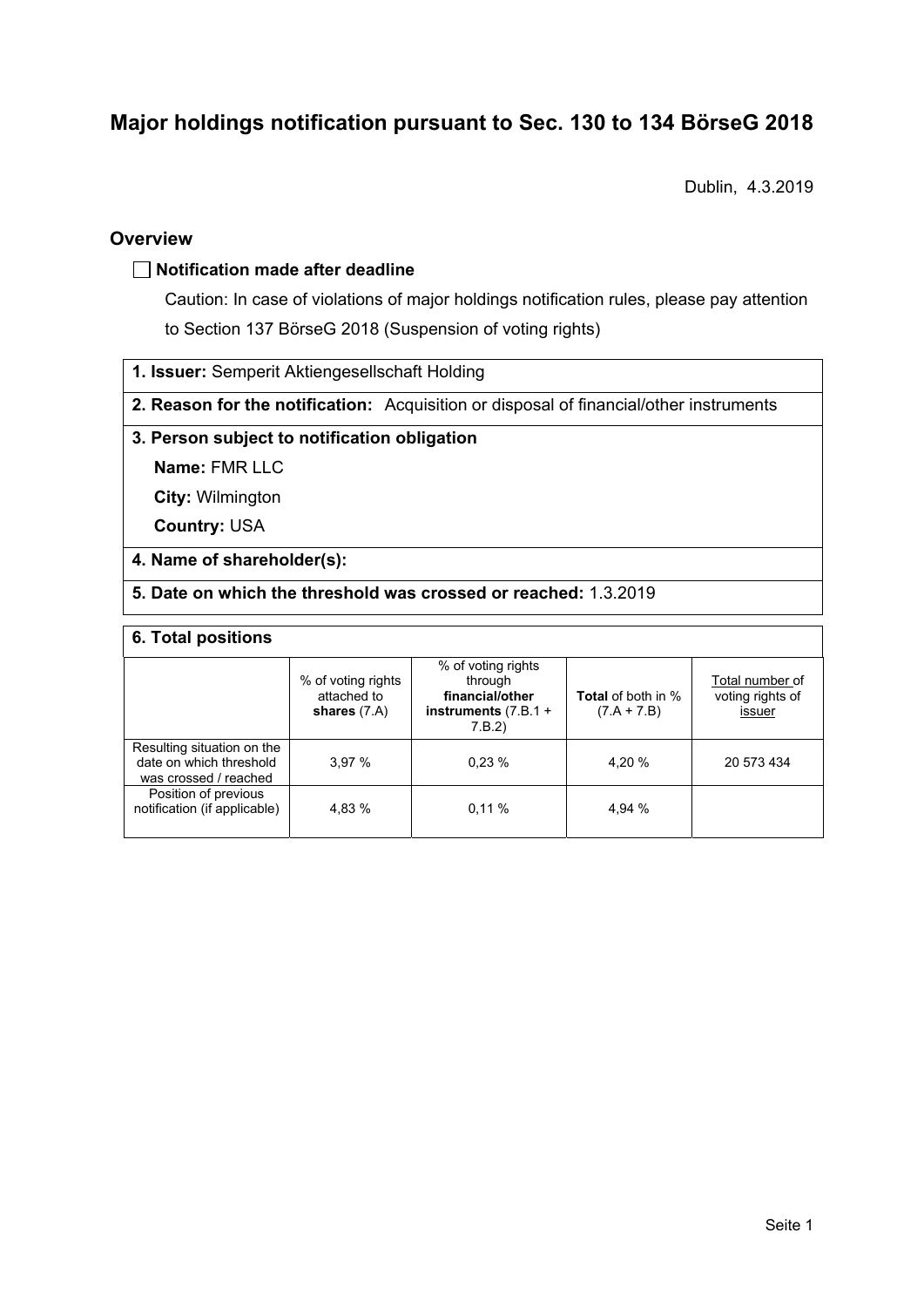## **Details**

 $\overline{a}$ 

### **7. Notified details of the resulting situation:**

| A: Voting rights attached to shares |                                           |                                      |                                           |                                      |  |  |
|-------------------------------------|-------------------------------------------|--------------------------------------|-------------------------------------------|--------------------------------------|--|--|
| <b>ISIN Code</b>                    |                                           | Number of voting rights              | % of voting rights                        |                                      |  |  |
|                                     | <b>Direct</b><br>(Sec 130 BörseG<br>2018) | Indirect<br>(Sec 133 BörseG<br>2018) | <b>Direct</b><br>(Sec 130 BörseG<br>2018) | Indirect<br>(Sec 133 BörseG<br>2018) |  |  |
| AT0000785555                        |                                           | 815 986                              |                                           | 3,97 %                               |  |  |
| <b>SUBTOTAL A</b>                   | 815 986                                   |                                      | 3.97%                                     |                                      |  |  |

| B 1: Financial / Other Instruments pursuant to Sec. 131 para. 1 No. 1 BörseG 2018 |                        |                            |                                                                                      |                    |  |
|-----------------------------------------------------------------------------------|------------------------|----------------------------|--------------------------------------------------------------------------------------|--------------------|--|
| Type of instrument                                                                | <b>Expiration Date</b> | <b>Exercise Period</b>     | Number of voting<br>rights that may be<br>acquired if the<br>instrument is exercised | % of voting rights |  |
| Stock Loan                                                                        | 05/03/2019             | No specific term<br>period | 47 356                                                                               | 0.23%              |  |
|                                                                                   |                        | <b>SUBTOTAL B.1</b>        | 47 356                                                                               | 0.23%              |  |

| B 2: Financial / Other Instruments pursuant to Sec. 131 para. 1 No. 2 BörseG 2018 |                    |                    |                               |                            |                       |
|-----------------------------------------------------------------------------------|--------------------|--------------------|-------------------------------|----------------------------|-----------------------|
| Type of instrument                                                                | Expiration<br>Date | Exercise<br>Period | Physical /<br>Cash Settlement | Number of<br>voting rights | % of voting<br>rights |
|                                                                                   |                    |                    |                               |                            |                       |
|                                                                                   |                    |                    | <b>SUBTOTAL B.2</b>           |                            |                       |